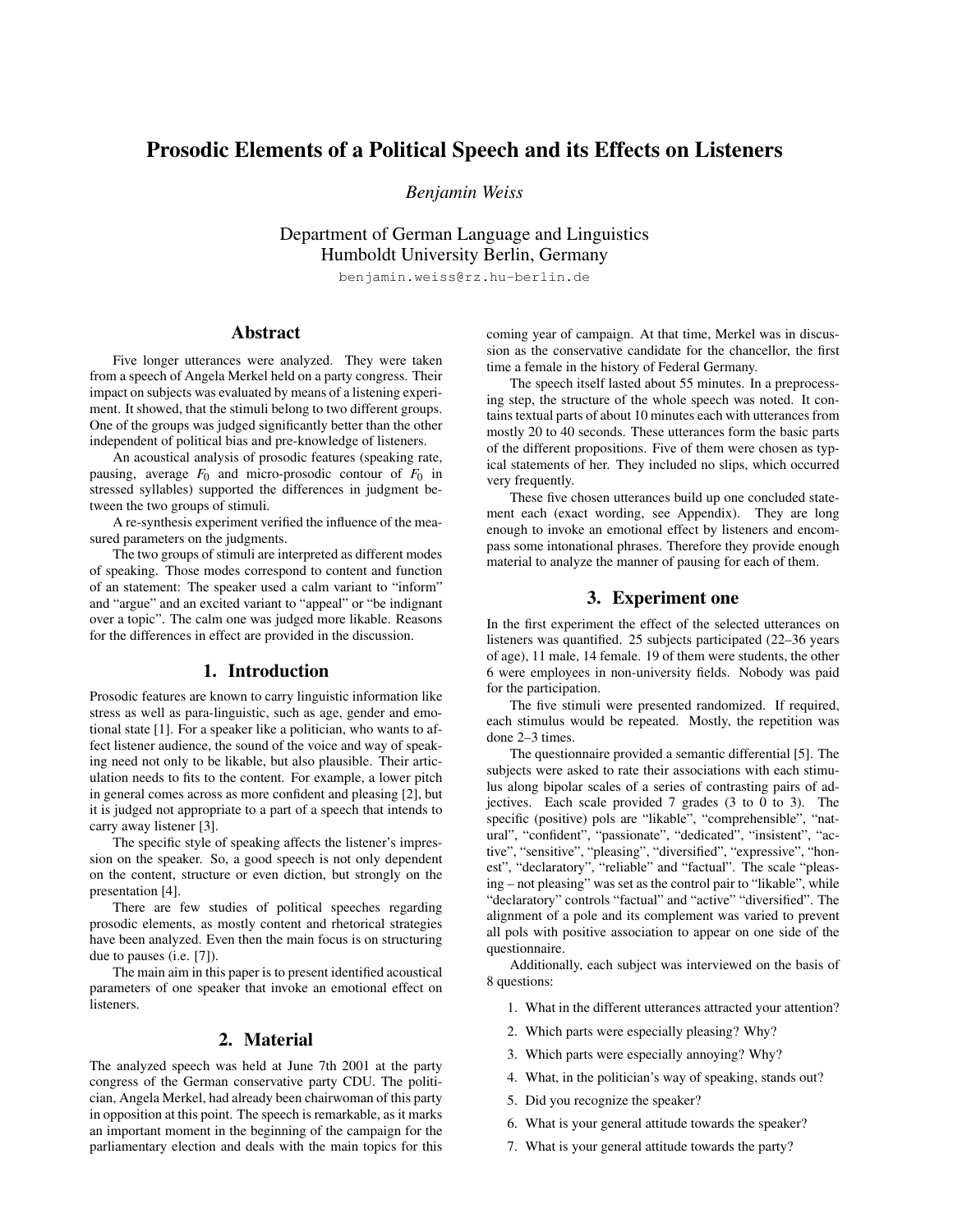8. Additional opinions, i.e regarding the questionnaire or stimuli?

The procedure including the interview lasted 20–30 minutes for each subject.

#### 3.1. Results

Whereas 17 subjects claimed to have a neutral attitude towards the party, 5 told to have a positive, 3 a negative attitude. Everyone recognized the speaker, while 8 of the subjects specified to have a positive attitude towards her, 5 a negative. The others claimed to be neutral.

Friedman's and Wilcoxon's non-parametric tests were done on the data of the questionnaires. The means but not the ranks differed for the gender and the political alignment. The overall means were lower for males and the subjects that reported to be not-aligned to the party or person.

10 of 16 pols showed significant differences ( $p < 0.05$ ) in the answers ("likable", "comprehensible", "confident", "insistent", "active", "pleasing", "diversified", "honest", "reliable" and "factual"). Stimulus A and B differed not, while C was more "diversified" than A and more "diversified" and less "factual" than B.

Stimulus D and E were judged significantly worse and more active (more "insistent" and "active", less "factual") than the others. While E differed in 8–9 pairs to A, B, C respectively, D differed in 6 to A, in 4 to B and 1 to C. Stimulus E was also less "likable" and "insistent" than  $D<sup>1</sup>$ 

### 3.2. Discussion

Altogether, the stimuli can be ordered in the level of activity, from A being judged "calmest" to E that was ranked most "active". The more "active" a stimulus was rated the less positive (i.e. "likable", "natural", "confident" but also "diversified") it was judged.

In number and distances between significant differences there are two groups to be found, A, B and D, E. For stimulus C the results are not as clear, but it could be grouped together with A and B, as it differs in average in maximum 0.5 grades in the significant scales to A, B but 1 to 2 full grades to D, E.

These findings are supported by the qualitative part of the interviews. The subjects criticized D and E because of the high and uncomforting pitch and "annoying" accentuation.

13 subjects mentioned their difficulty to judge C, because the last part seemed to be different from the main one. Therefore the outstanding intonational phrase of C was not included during the acoustic measures. This edited stimulus will be referred to as C1.

No subject could reproduce the contents of either statement, some could remember catchwords like *unemployment* and *Mallorca*.

## 4. Acoustical measurements

The speech was recorded on video from television broadcast. Because of the strong echo and the possible use of compression, no intensity or spectral analysis was carried out.

#### 4.1. Global fundamental frequency

The  $F_0$  was measured manually, excluding laryngalization, echo and the few parts with strongly interrupting noise or speech.



Figure 1: *Time of change of pitch pattern in stressed syllables (in %)*

The medians of the different stimuli are significantly different from each other. A, B and C1 differ from D and E. The first group has lower global  $F_0$  and more variation ( $F_0$ -range) than the other group (see Table 1).

Table 1: *Global F*<sup>0</sup> *information (ERB-scale)*

| stimulus | $F_0$ median | $F_0$ -range |
|----------|--------------|--------------|
| А        | 7.90         | 5.22         |
| в        | 7.37         | 5.95         |
| C1       | 7.53         | 5.41         |
| D        | 8.08         | 4.84         |
| F.       | 8.03         | 4.70         |

#### 4.2.  $F_0$ -contour in stressed syllables

To analyze the strategy of accentuation, the *F*<sub>0</sub>-contours of stressed syllables (main word-stress) were examined. To classify the contours, the data was stylized by straight lines [6]. Two features have been observed, the manner of the contours (rising, falling, level, a combination of them) and the time of change (between the onset and offset of the vowel, before that and after). Early or late changes include only the extreme values of raising-falling and falling-raising contours and the moment of gradient change from constant to not constant lines (mostly constant-raising).

D and E have more raising contours (59%, 55%) than A, B, C1 (42%, 37% 51%). Whereas medial moments of contour changes or constant gradients of the lines make up about 55% of each stimulus, D and E show a higher late-to-early ratio (2.9, 3.7) than A, B, C1 (0.5, 0.3 0.7, see Figure 2).

#### 4.3. Tempo

The utterances differed not in their global syllable rate. However, there are differences in ratio of the duration of stressed vs. unstressed syllables. They are 1.7 for A, B, C1 and 1,4 for D, E. Also, the deviation is higher for A (0.09 s), B (0.08 s) than the other (C1 0.07 s, D 0.06 s, E 0.06 s).

#### 4.4. Pausing

The ratio of articulated time to pause duration and the ratio of articulation time by number of pauses is shown in Figure 2):

 ${}^{1}E$  was also more "active" but less "diversified". As these scales resemble each other semantically, they were not interpreted.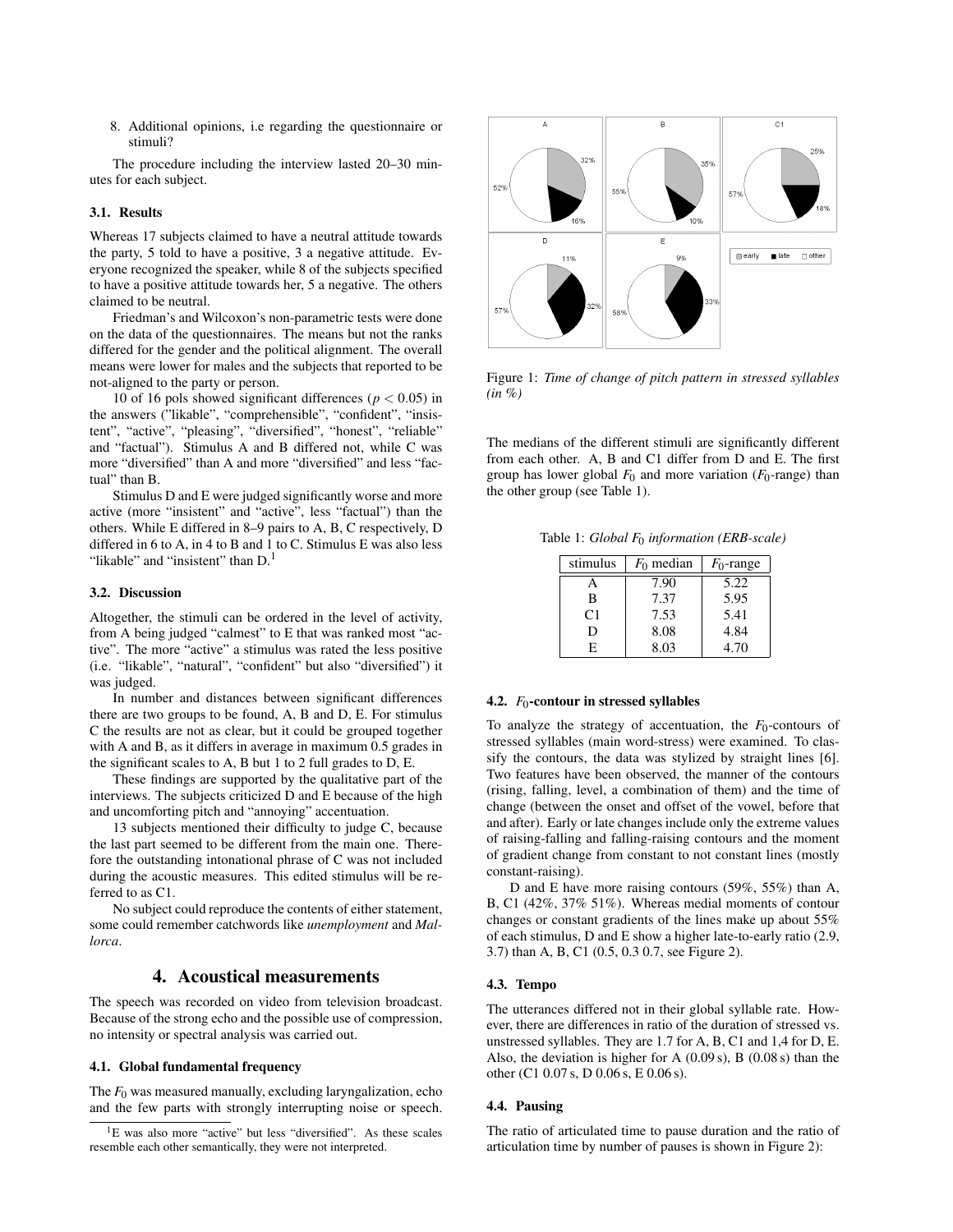

Figure 2: *Duration of articulation time by pausing time (grey) and articulation time by number of pauses (in s) (black)*

As we can see, the more "active" stimuli have a higher articulation duration compared to the duration of pauses and a higher number of pauses relative to the stimulus length.

Pausing is important to structure spoken speech for the listener. Not only their number and duration, but also their syntactical position is important to note. The number of phrase or clause boundaries marked by pauses might be a factor for a "comprehensible" judgment by the subjects. In stimulus A 80% of the clause boundaries are marked with a pause (B 75%, C1 67%, D 23%, E 45%).

#### 4.5. Summary

The measurements of several prosodic features made it either possible to order the stimuli in a way similar to the results of the perception experiment 1, or even group them: There is a difference between stimuli A, B, C on the one hand and D, E on the other. The first group was described as calm, the other as excited. The calm variants occur with declarative content the other with persuasive content.

The more active articulated utterances can be characterized by higher  $F_0$ , less  $F_0$ -variability and more and late rising  $F_0$ contour in stressed syllables. The stressed syllables are less longer than unstressed and less variable in duration. There are also fewer pauses.

These acoustic differences accompany a less good effect on listeners, independent of the context of the utterances. While more pauses might help listener in perception (thus stronger "comprehensible" judgments), one might ask if the pitch or the differences in stress affect the contrasts in positive ratings such as "natural" or "pleasing". The interviews indicates such hypotheses.

To investigate, if these prosodic features are actual responsible for the effect on listeners, a second perception test was done with re-synthesized stimuli.

## 5. Experiment two

To verify the effect of the acoustic parameters on the listening experiment, an additional experiment was set up. Stimulus E was judged worst in experiment 1 and so modified with PSOLA. The hypothesis was that changing the described acoustical features to the values of A or B, subjects would describe their impression on the manipulated stimuli as more "likeable", less "active" and so on.

The features were changed in a systematic way: 7 additional pauses were included at clause boundaries.  $F_0$  was lowered. In stressed syllables, *F*<sub>0</sub>-contour was made with earlier slope to gain the same maximum.

While building up the stimuli it turned out, that including pauses combined with modified *F*0-contour resulted in exaggerated stimuli: Therefore two times the  $F_0$ -contour was eased in favor of a neighbored one for the two stimuli with and without lowered  $F_0$ .

The manipulation was done only slightly, as the echo produced artifacts in the stimuli. It was impossible to produce more than one value for each feature that would be acceptable and audibly different.

The proceeding was similar to experiment one. 20 subjects participated (age: 21–26, 12 females, 8 males).

#### 5.1. Results

The manipulation showed several significant results. Best stimulus was the one with only lowered  $F_0$  (more "likeable", "comprehensible", "natural", "pleasing", "reliable" than the original E). It was the only one, that was not immediately recognized as manipulated.

Adding only pauses leads to a more "comprehensible", less "expressive", more "declaratory" judgment.

The alternative stress contour resulted in a more "insistent" and "active" feedback.

The combination of adding pauses and lowering  $F_0$  resulted in a less "likable", less "active", more "declaratory" and "factual" "judgment". The stimulus with manipulated pauses and stress produced less "passionate", less "active", less "insistent" and more "factual" results.

The stimulus with manipulated  $F_0$  global and local was judged less "passionate", "expressive" and more "factual".

The one with all three parameters changed was more "likable", less "natural", more "declaratory" and more "factual".

#### 5.2. Discussion

All manipulated parameters and their combination resulted in judgments similar to the target utterances A and B. All in all they were described as less active (less "active", "insistent", "passionate", "expressive", more "factual", "declaratory") with the only exception of the one with a different stress intonation. This one was more "insistent" and more "active". This effect ceases in combination with other parameters.

The stimuli with lowered  $F_0$  and added pauses was more "comprehensible". More "reliable" was the one with lowered *F*0.

However, the combinations did not add up the judgments. Changing more than one parameter leads to less "likable" (pauses  $\& E_0$ ) and less "natural" utterances (all parameters). The interviews give a possible reason for this. The sound quality was stated as bad and some subjects told they used "natural" not for describing the speaking style, but the sound quality of the stimuli.

## 6. Conclusions

Two different speaking styles were found for the politician. One can be described as calm and factual, the other as active and expressive. The calm one was judged better. An acoustic analysis showed, that the calm variant is characterized by lower and more variable  $F_0$ , more clause boundaries marked with pauses and a different stress pattern (more diversity in syllable duration, higher overall duration in comparison to unstressed syllables and less raising  $F_0$ -contours and less late but more early activity of the contours).

The re-synthesis experiment showed, that the global  $F_0$  and added pauses are responsible for the judgments concerning the